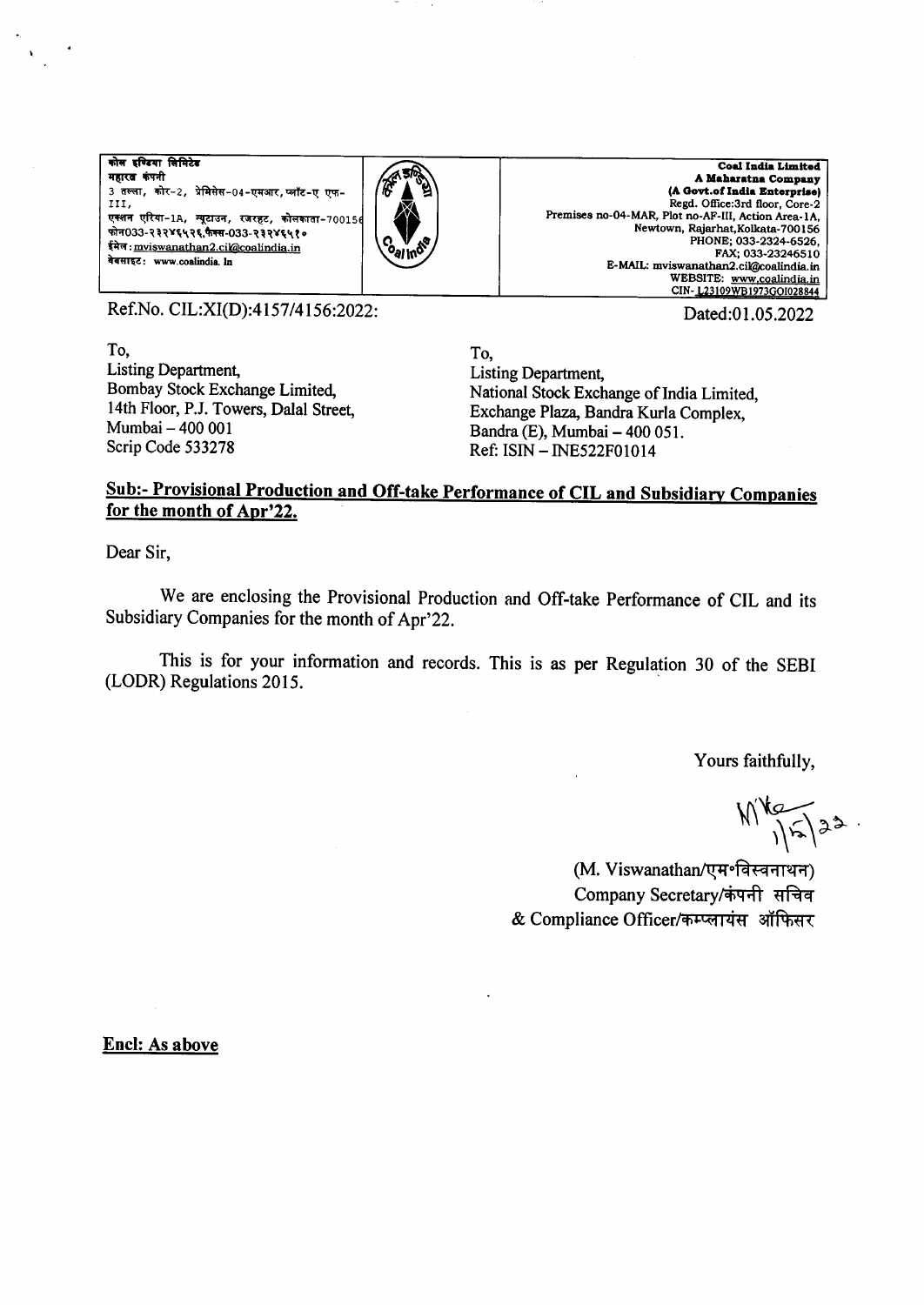| कोस इण्डिया सिमिटेड                             |  |  |  |  |  |
|-------------------------------------------------|--|--|--|--|--|
| महारत्न कंपनी                                   |  |  |  |  |  |
| 3 तल्ला, कोर-2, प्रेमिसेस-04-एमआर,प्लॉट-ए एफ-   |  |  |  |  |  |
| III.                                            |  |  |  |  |  |
| एक्शन एरिया-1A, न्यूटाउन, रजरहट, कोलकाता-70015¢ |  |  |  |  |  |
| फोन033-२३२४६५२६,फैक्स-033-२३२४६५१०              |  |  |  |  |  |
| ईमेल: mviswanathan2.cil@coalindia.in            |  |  |  |  |  |
| वेबसाइट: www.coalindia. In                      |  |  |  |  |  |



A Maharatna Company lA Gont.of ladtr Entrrprlrcl Regd. Ofrce:3rd lloor, Core-2 Premises no-O4-MA& Plot no-AF-III, Action Area-lA, Newtown, Rajarhat,Kolkata-700156<br>PHONE; 033-2324-6526<mark>,</mark> FAX; 033-23246510<br>E-MAIL: mviswanathan2.cil@coalindia.in<br>WEBSITE: www.coalindia.in<br>CIN-<u>L23109WB1973GO1028844</u>

| Submission of Information under Regulations 30 of SEBI(LODR) Regulations 2015       |                                                             |                               |  |
|-------------------------------------------------------------------------------------|-------------------------------------------------------------|-------------------------------|--|
| <b>Name of Company:</b>                                                             | <b>COAL INDIA LIMITED</b>                                   |                               |  |
| CIL No.                                                                             | L23109WB1973GOI028844                                       |                               |  |
| <b>ISIN of Company</b>                                                              | INE522F01014                                                |                               |  |
| <b>Registered office Address</b>                                                    | 3rd Floor, Core-2 Premises no-04 MAR, Plot no-AFIII, Action |                               |  |
|                                                                                     | Area-1A, Newtown, Rajarhat, Kolkata-700156                  |                               |  |
| Name of the Company Secretary/ Compliance Officer                                   | Shri M. Viswanathan                                         |                               |  |
| Telephone No.                                                                       | 033-23246526                                                | Fax. No.<br>033-23246510      |  |
| e-mail id                                                                           | complianceofficer.cil@coalindia.in                          |                               |  |
| Details of the information/ Disclosure:                                             |                                                             |                               |  |
| <b>Information in Brief</b>                                                         | Provisional Production and Off-take Performance of CIL      |                               |  |
|                                                                                     | and Subsidiary Companies for the month of Apr'22            |                               |  |
| Whether the information relates to the action by the                                | <b>ACTION BY THE COMPANY</b>                                |                               |  |
| company or it relates to the action by a third party                                |                                                             |                               |  |
| When did the company come in possession of the                                      | 01.05.2022                                                  |                               |  |
| information                                                                         |                                                             |                               |  |
| Whether the information has been shared with any                                    | <b>NO</b>                                                   |                               |  |
| entity before submission to the Exchange, if yes, reason                            |                                                             |                               |  |
| for doing so.                                                                       |                                                             |                               |  |
| If the Information has material impact on the company,                              | Kind of Impact viz. profitability/                          | <b>PROFITABILITY</b>          |  |
| then                                                                                | Assets/Liability/contingent                                 |                               |  |
|                                                                                     | liability/ Reputation etc.(please                           |                               |  |
|                                                                                     | specify)                                                    |                               |  |
|                                                                                     | Type of Impact (Positive/                                   |                               |  |
|                                                                                     | Negative)                                                   |                               |  |
|                                                                                     | Period of the impact                                        | $\qquad \qquad \blacksquare$  |  |
|                                                                                     | <b>Quantification of financial</b>                          |                               |  |
|                                                                                     | impact                                                      |                               |  |
|                                                                                     | <b>Breakup of Financial impact</b>                          |                               |  |
|                                                                                     | over the period of impact                                   |                               |  |
|                                                                                     |                                                             |                               |  |
|                                                                                     |                                                             |                               |  |
|                                                                                     | If quantification of financial                              | Accounts are prepared at      |  |
|                                                                                     | impact is not possible, reason f                            | Quarterly Intervals as        |  |
|                                                                                     | or the same.                                                | required under                |  |
|                                                                                     |                                                             | Regulation 33 of              |  |
|                                                                                     |                                                             | <b>SEBI(LODR) Regulations</b> |  |
|                                                                                     |                                                             | 2015 and hence unable         |  |
|                                                                                     |                                                             | to comment on the             |  |
|                                                                                     |                                                             | <b>Financial Impact of</b>    |  |
|                                                                                     |                                                             | Production & offtake for      |  |
|                                                                                     |                                                             | a particular month.           |  |
| If the information does not have material impact on the<br>$\overline{\phantom{a}}$ |                                                             |                               |  |
| company then basis of such belief of the company                                    |                                                             |                               |  |

Encl: Annexure <sup>A</sup> .",0."r[F\*t